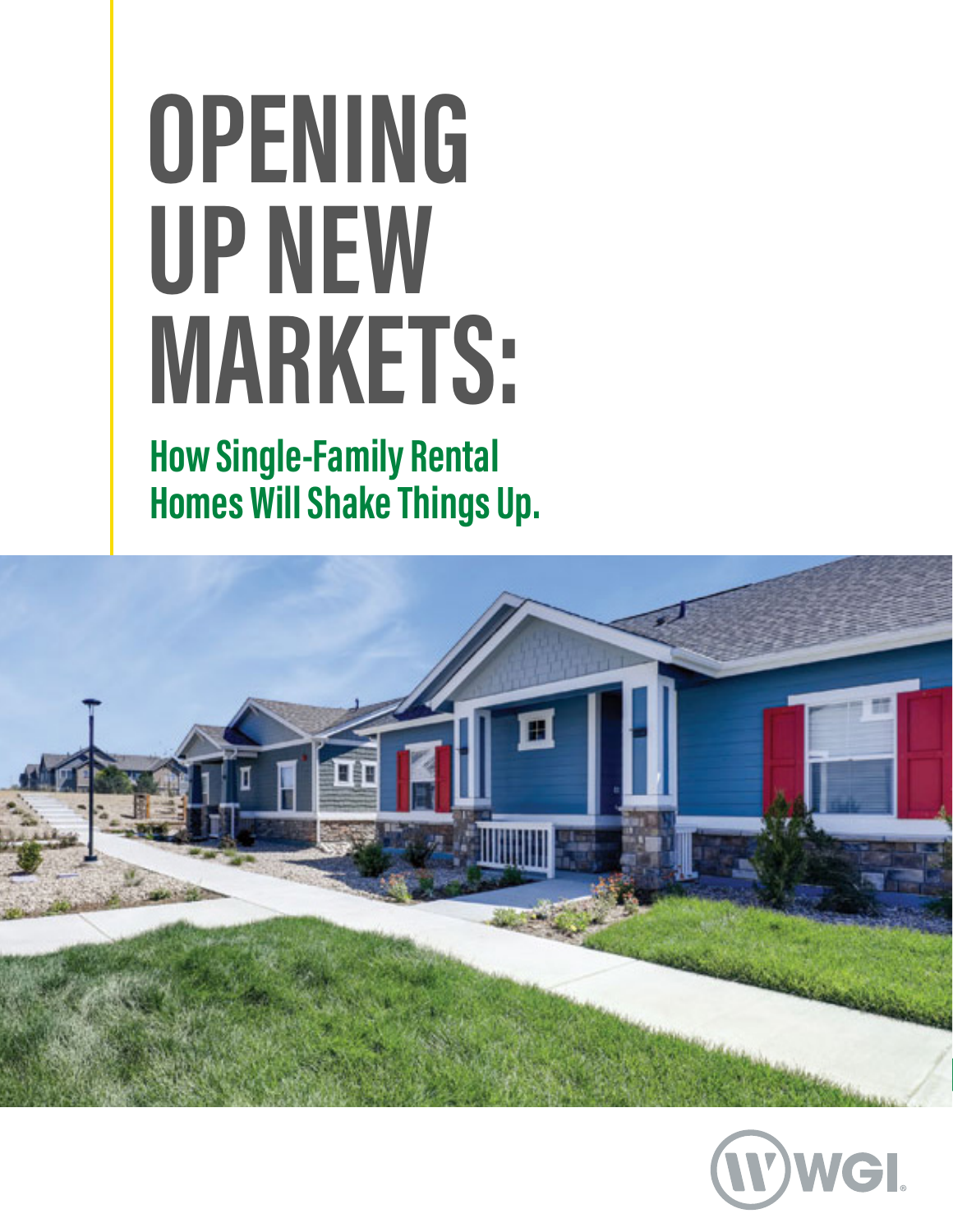The American Dream. It traditionally revolved around owning a home with a yard, a car or two in the driveway, and a family to fill both. While different people have different versions of the American Dream, this is the iconic image many of us grew up with and still exerts a strong appeal. But as the economy changed, so did the manner that the American Dream played out. Over the past 15 years, homeownership rates fell — dramatically. While ownership is on the rise again, it's well below the record highs of the mid-aughts.

Even though homeownership decreased, the commonplace desire to live in a house has not. In fact, it's led to one of the hottest and most intriguing new trends in housing development: single-

> family rental housing. Cultural, financial, and population trends indicate that the demand for these residences will be undersupplied within the next 10 years, representing an excellent opportunity for developers.

According to the United States Census Bureau projections, the greatest population growth by age over the next 10 years will be people in their 30s and 40s, including the dominant Millennial cohort, currently ranging in age from about 24 to 39. While Millennials aged into the life stage of exiting apartment living and moving into single-family dwellings, their rate of homeownership is below that of both the Boomer and GenX cohorts at the corresponding age. There are many possible reasons, including the lack of financial capability correlating to remnants of the Great Recession, higher studentloan debt levels, or just the simple desire to avoid homeownership risks. However, this group still shows a desire to have the single-family home lifestyle and living experience. Additionally, single-family rental developments appeal to young professionals and families with children, and empty-nesters looking to downsize.

To answer this demand, multifamily developments are turning to single-family homes purpose-built for rental. Perhaps because of these multiple market appeals, singlefamily rental developments, which started in Arizona, are now extremely popular in Texas. Soon, they will be common throughout the U.S. as the projected demand continues climbing.

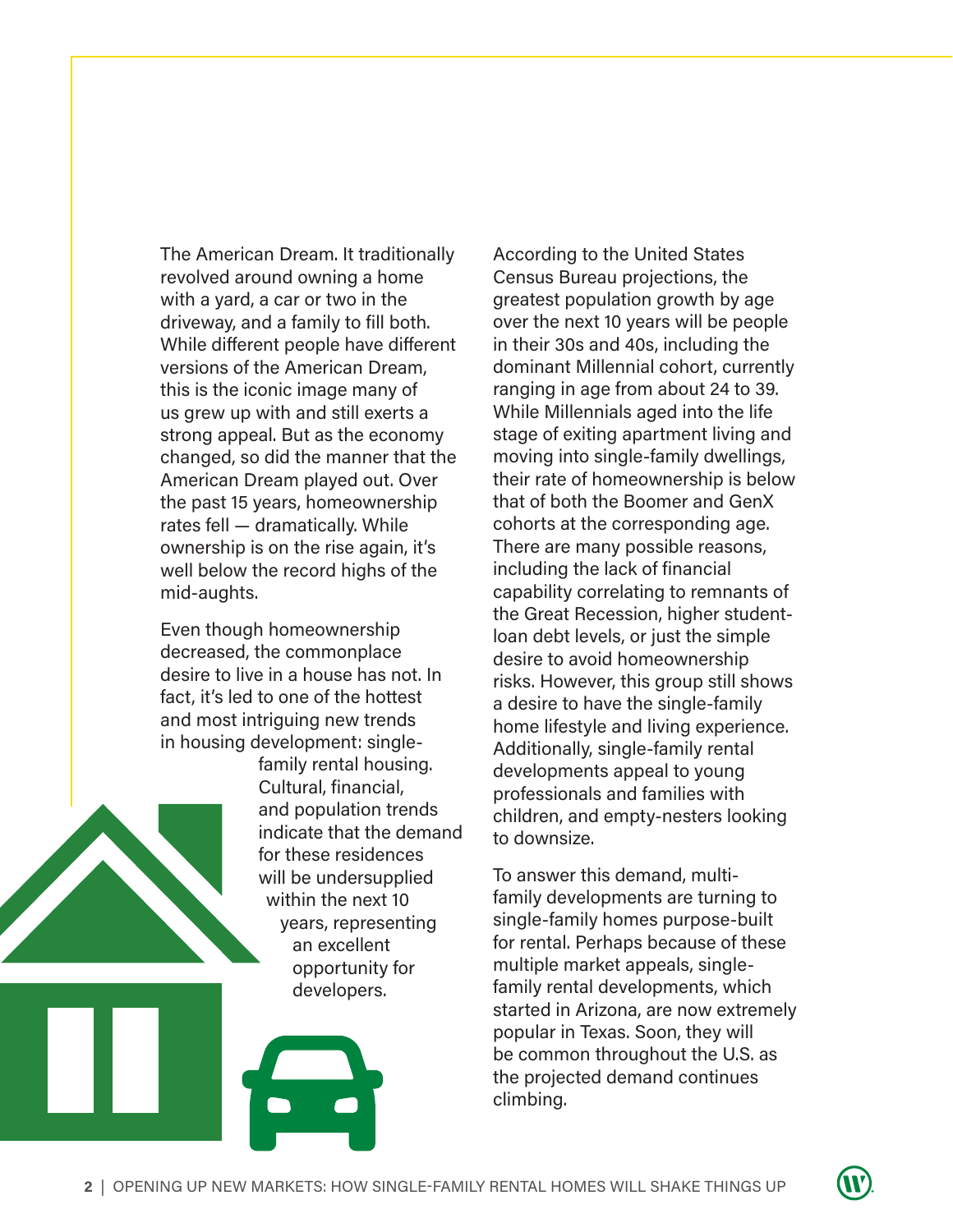# **WHAT IS THE SINGLE-FAMILY, FOR-RENT DEVELOPMENT?**

Single-family rental homes are characterized by a blend of the garden-style apartment building and the traditional single-family home. In fact, single-family rental residences provide residents with many of both housing types' best attributes. These developments are typically comprised of densely distributed structures scattered throughout a site, providing separate living spaces detached from adjacent families. Each unit generally features dedicated outdoor space as well, often a fenced-in yard, increasing their appeal to families with children. Residences usually offer one to three bedrooms and an average total of 1,200 to 1,600 square feet. They are the logical next lifestyle step that started with apartments and progressed to townhomes.

Utilities can be pooled together at the public service but metered separately, then billed to the specific users based on their in-home usage. This resembles how a traditional single-family home might access utilities, but group amenities are available similarly with garden-style apartment projects, within walkable distance from each unit. Usually, individual units do

not feature a garage or driveway, with parking instead addressed via shared surface lots or structures with allotted spaces complying with local-zoning requirements. Groundskeeping and maintenance are provided for residents, combining the convenience of apartment living with the single-family home residential experience.

For developers, the benefits go beyond growing demand. Singlefamily rental developments are comparable in density to garden-style apartments and are commonly developed on properties ranging from eight to 12 acres. These units often command premium rental values equivalent to other offerings in the planned-community space. Also, developments can be constructed in phases allowing for occupancy prior to total completion, providing cash flow during construction.

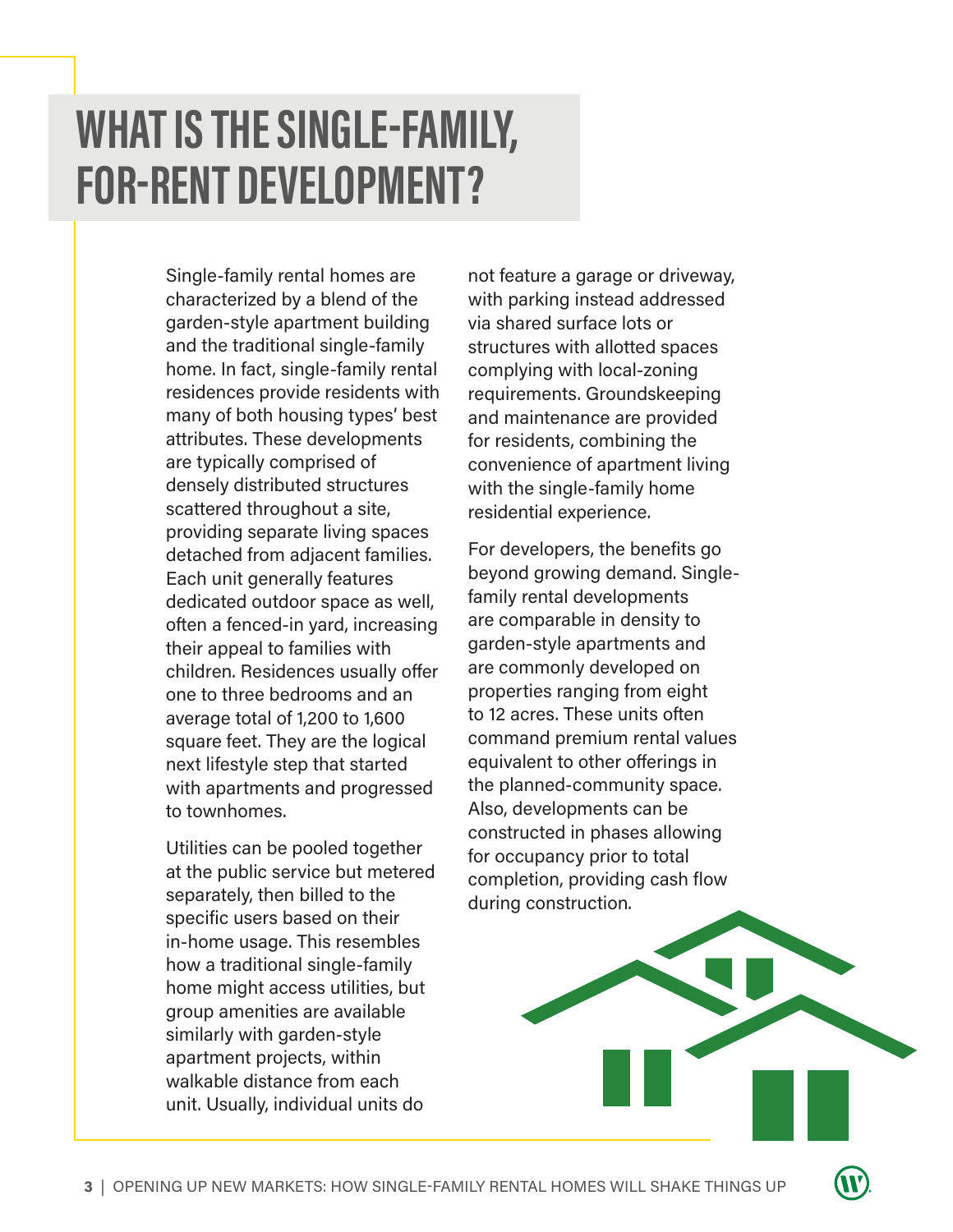### **THESE DEVELOPMENTS CREATE CHALLENGES**

Their unique nature means they present some novel challenges to developers, particularly with zoning. Cities and jurisdictions align their zoning ordinances to traditional multi-family or single-family dwellings, so many communities don't have a separate zoning distinction for single-family rental developments. At WGI, we have extensive expertise in managing the process of acquiring a zoning change. We have the capability to educate municipal and jurisdictional leadership about the type of adjustments needed to permit these developments and to ensure that the needed zoning changes are made. We understand that these projects may need to be compatible with multi-family — not singlefamily — zoning types. Some locations may also

require a special zoning district. We have that experience, assisting development projects in all major Texas cities and surrounding jurisdictions, and decades designing and constructing residential homes, multi-family apartments, and single-family condominiums.

For those looking at pursuing such a development, WGI assists clients in researching property entitlements for suitability of single-family rental projects. We can help if the property is not correctly entitled. We work with the entitlement team to oversee the allowance process, resulting in a single-family rental project approval on the project site. WGI can provide preliminary engineering plans to assist in preparation of cost assessments, as well as the design, permitting, and construction oversight required to gain a site development permit and build the project.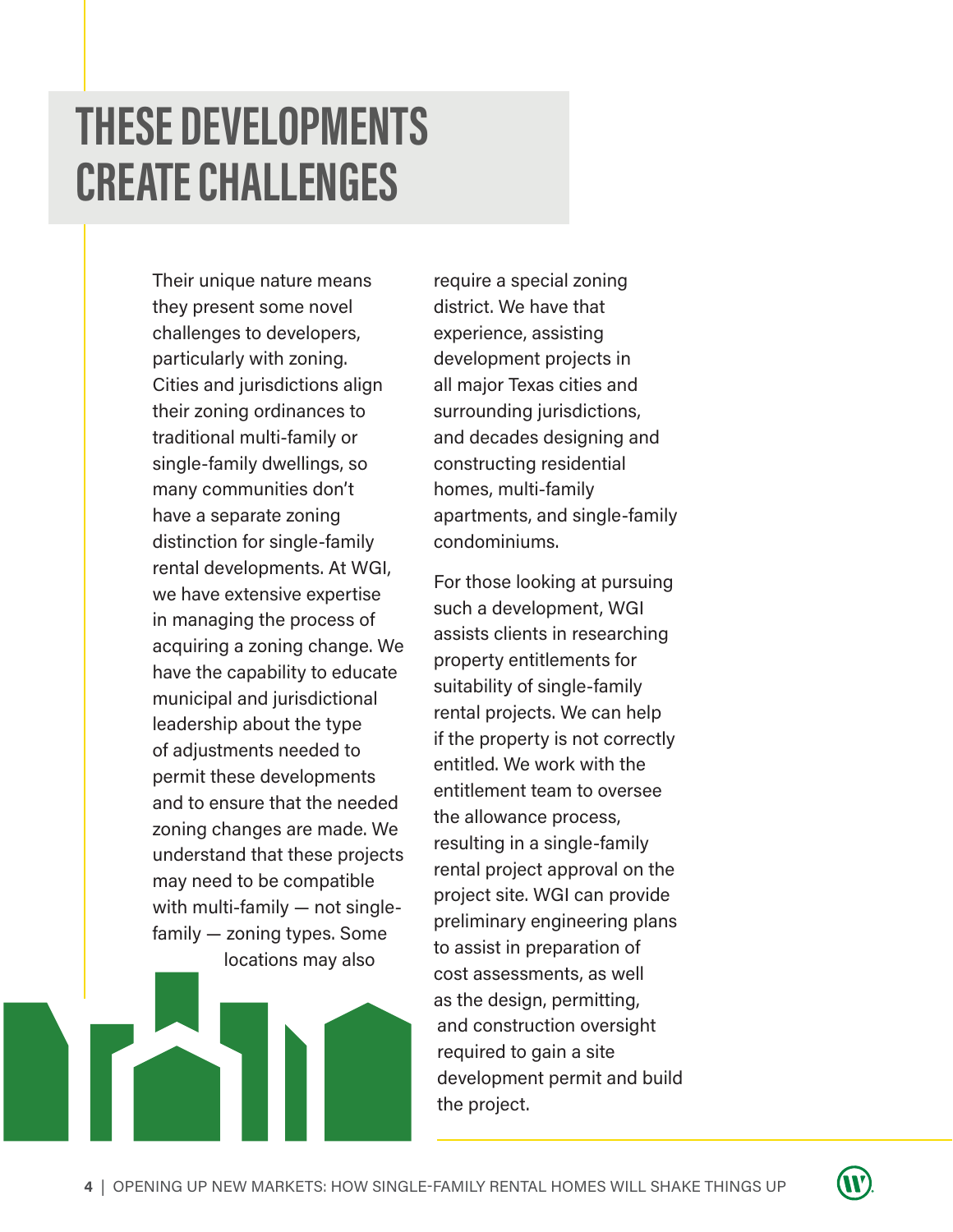# **A NEW ECONOMIC MODEL FOR SINGLE-FAMILY COMMUNITIES SINGLE-FAMILY RENTAL HOMES**